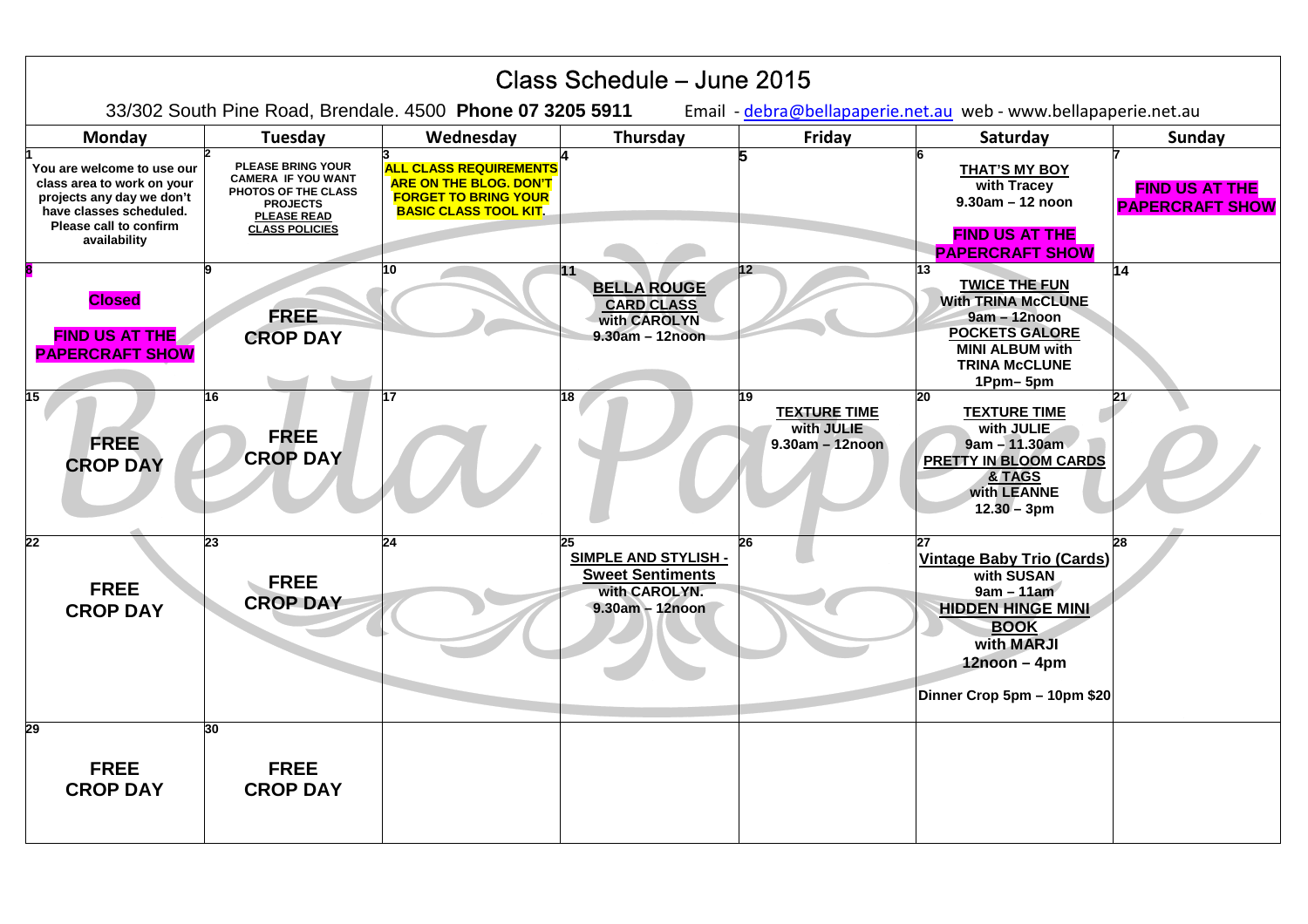# **PLEASE CHECK THE BLOG FOR ALL ADDITIONAL CLASS REQUIREMENTS**

**www.bellapaperie.net.au Phone 07 3205 5911** 

# **CARDS**

#### **PRETTY IN BLOOM CARDS & TAGS with LEANNE \$37.50 includes Material Kit**

In this class we will be using the simply delightful Tilda patterned papers, "Apply Bloom". I just love these feminine tones of pink, green, white and a touch of muted yellow. We will create 3 very different and stylish cards and 4 pretty tags. We will use ribbon, lace, tulle, seam binding, pearl trim, lots of flowers and Tilda's matching die cut shapes. Oh and must not forget lots of bling of rhinestones and glitter glue. So please join me for this 2 ½ hour class. All you need to bring to class is a pink ink pad, dauber, rhinestones, glitter glue and basic tool kit.

#### **BELLA ROUGE with Carolyn \$22.70 includes Materials Kit**

Flowers, beautiful lace, pearls and other embellishments together with the beautiful Bella Rouge papers will assist you to make these lovely feminine cards which will bring joy to you as well as those who receive them. Your basic cardmaking tool kit is a must bring. Please check the blog for the list of other equipment you will require. I hope you will join me.

#### **SIMPLE AND STYLISH Sweet Sentiments with CAROLYN \$20 includes Materials KIt**

 Using the fun Doodlebug Sugar Shoppe range of papers, you will make 4 cute cards suitable for all sorts of occasions. If you have some greetings you would like to use instead of those I used, please bring them along. Your basic card making tools will be needed plus a couple of other items. Please check the blog to make sure you have everything you need. \$20 covers your tuition and all materials.

#### **Vintage Baby Trio (Cards) with SUSAN \$36 includesMaterial Kit**

In this class you will make three (3) vintage baby cards to suit all: a boy, a girl and a unisex card. These cards can also be used as a used as a christening or naming giving card. You will be combining two beautiful paper ranges; Pion Design tinted baby paper and papers from the Maya Design Vintage Baby range. The cards are finished off with lace, pearls and flowers to provide a soft, warm look with a nod to the past.

# **SCRAPBOOKING**

#### **THAT'S MY BOY with TRACEY \$39 includes Materials Kit**

Five layouts using the "That's My Boy" range by Echo Park. Whether it's video games, ball sports or fun at the park, these layouts with a boy theme will suit just about any photos you have. Using the bold colours of blue, red, yellow, orange and green with splashes of paint thrown in for special effects. This class is also available in a take-away kit with cutting instructions and photos.

#### **TEXTURE TIME with JULIE \$41.50 includes Materials Kit**

 Come & create 4 great layouts with Julie. She will show you how to add texture to your layouts in different ways. Use texture paste, do some stamping, die cutting & punching…lots of fun techniques for you to play with. You will use the lovely Bo Bunny range "Garden Journal" to create your layouts. Less than \$10.50 per layout!

# **CREATIVE ARTS**

#### **HIDDEN HINGE MINI BOOK with MARJI \$36 includes Materials Kit**

In this four-hour class, learn the "hidden hinge" book making technique that allows you to create depth to a book without it bursting at the seams! The new range of Prima "The Archivist" 6 x 6 papers have been used to create a vintage inspired mini hard covered book, embellished with flowers, charms, cut out tags and more. Learn how to use Walnut Crystals and Rusting Powder to create aged cogs and keys. Remember the "wow" factor when you first saw gold embossing powder at work? We'll take a trip down wow lane and re-visit this technique that has been used with the latest Kaiser die cuts. This completed small book only measures 7cm x 8.5cm, but it packs a punch with technique and 16 mini pages. Once you've learned the hidden hinge technique, you can easily adapt it for any size book that you'd like to make. A must to learn.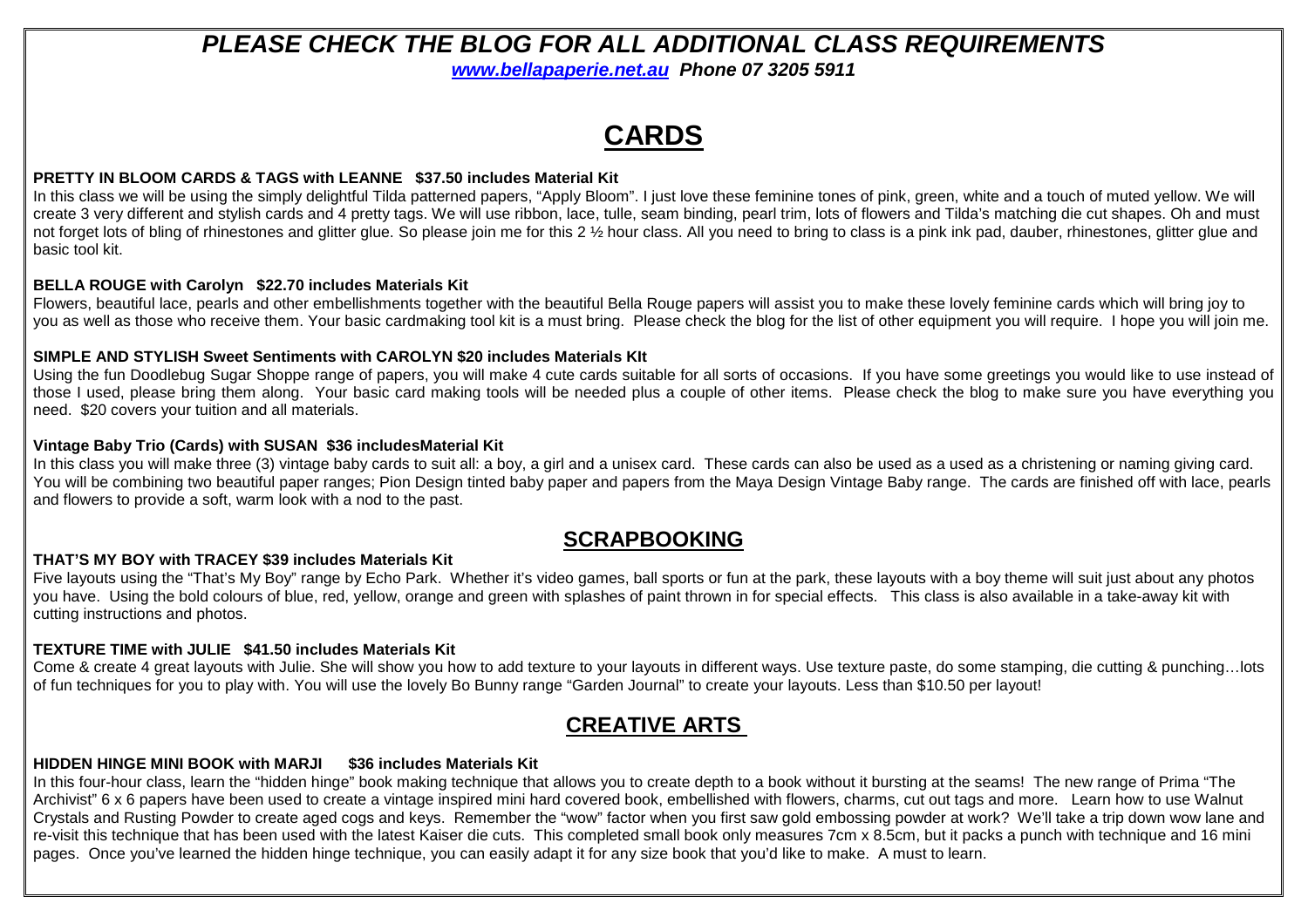# **Guest Teacher - Trina McClune**

Just to give you a bit of background on who I am, I have been working with Prima Marketing for several years now. The first 2 years on their highly sought after Design Team, then following that time, the last 3 years as a Prima endorsed educator.

 During my scrapbooking journey, I've been involved with many different magazines, companies, challenge sites etc. Always staying true to my love of scrapbooking and passion and desire to share this with others.

During my classes, I always give tons of tips, techniques and ideas that can be used over and over again in other products the students will do in the future.

I like to teach a variety of classes. Probably my most popular classes are those where the students go away with 2 or more layouts. These classes are done in 3 hours and the students will go away with 2 layouts (twice the fun). This class is very technique based.

Trina will be teaching 2 classes exclusive to Bella Paperie on Saturday June 13th.

#### **9am – 12noon Twice the Fun. \$58 includes Materials Kit**

 Probably my most popular classes are those where the students go away with 2 or more layouts. These classes are done in 3 hours The main product I've used in the layouts are from Prima's Bedtime Stories range (although they are not 'baby' layouts).

#### **1pm – 5pm Bo Bunny Mini Album – Pockets Galore. \$67 includes Materials Kit**

I've used Bo-Bunny's gorgeous Garden Journal range for the mini album.

#### **Images of projects will soon be available on the blog**

Bring list for the students: Standard tool kit, foam tape

 Twice the fun Layout class: craft knife, cutting mat, a 6x4 photo that can be cut into a circle (this can be added later) Pockets galore Mini album class optional: corner rounder, scorer (such as Martha Stewart Scorpal), Envelope maker, your favourite border punch. There will be some of these items available to share but please bring them if you have any.

Do you have any corner rounders, border punches, envelope makers and scoring tools? Please bring these items if you have them.

# **CROPS**

### **DINNER CROP \$20**

 Come & join in 5 hours of scrapbooking without distraction! A room of ladies playing with their favourite paper craft. Home baked supper is provided. The crop includes dinner pizza from our local Chinese Take Away…...Always yummy and fresh!